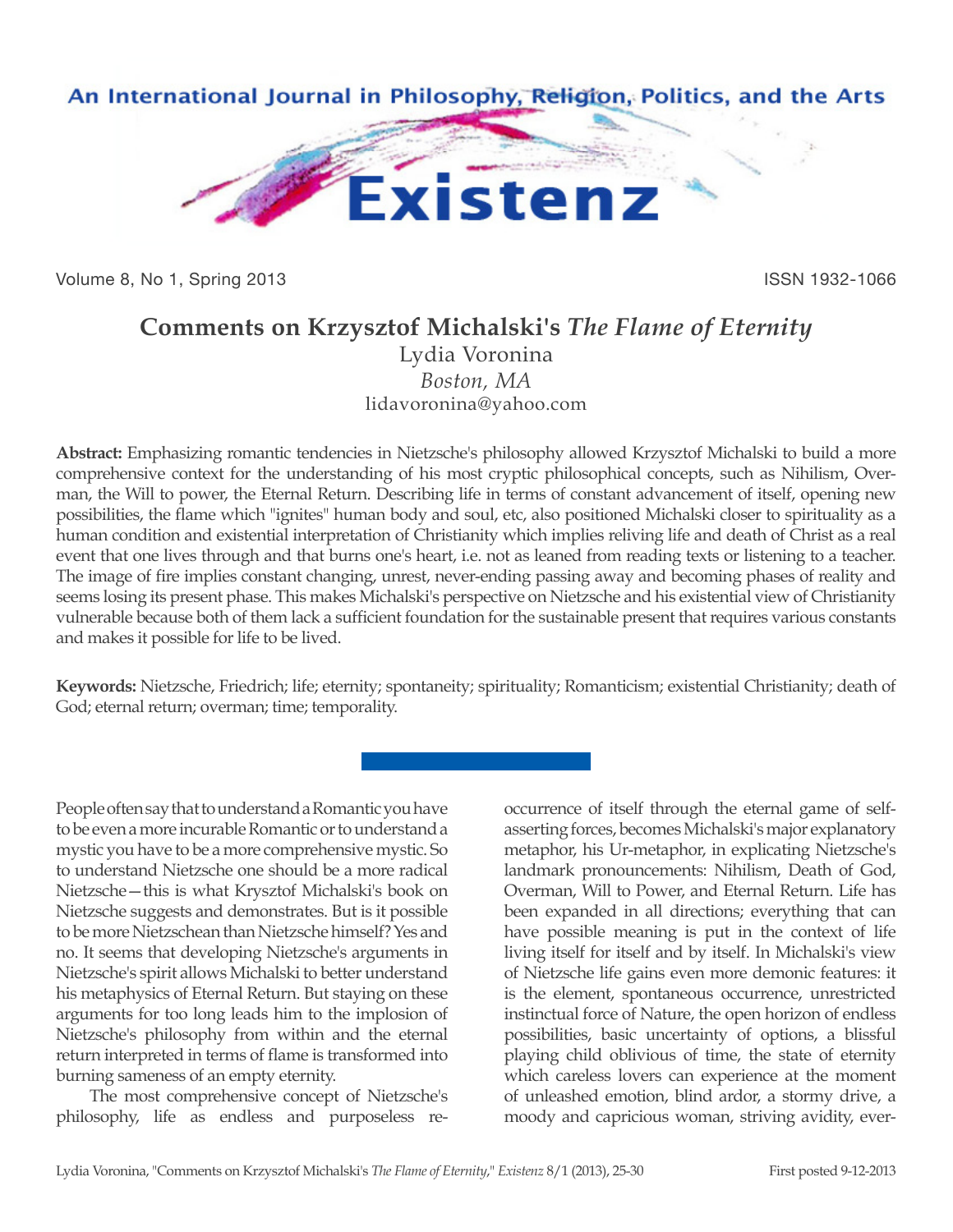changing flashing instances of inexhaustible energy, a wheel's gear point with zero gravity, the dancing flame, abysmal mystery of joy and horror, etc. Many of these characteristics belong to the old Romantic attitude to life expressed in *Sturm und Drang*, the attitude which presupposes reality exceeding and breaking any structure in ontology and fundamentally irrational, i.e. incomprehensible for any conceptual treatment. Michalski traces these characteristics in every move Nietzsche makes in his philosophical writings.

But Michalski also made an attempt to put this Nietzschean attitude to life in the wide context of Christianity, though not of the Christian doctrine, but rather the Christian religiosity, a particular type of religious spirituality, a person's unique discovery of God's presence inside his or her heart. Michalski views experience of gaining a Christian identity as existential, i.e. catching a divine flame and by igniting a little spark inside a human heart putting it on fire, and projects it onto Nietzschean metaphysical discoveries of the Death of God, Will to Power, and Eternal Return. By doing so he thematizes bursting and sweeping inflammatory spontaneity of life, which in Nietzsche seems to resist any conceptual explication. Naturally, Michalski appeals to those Christian founding fathers and theologians who emphasized mysterious aspects of Christian faith not as a creed, institutionalized mode of behavior, or comfortable pattern of socialization, but as an ecstatic state, both mental and existential, a heroic effort, an individual's dangerous attempt to participate in a cosmic fire, or capacity to carry the burning presence of God in human hearts (as in St. Augustine, the Desert Fathers, Origen, St. John of the Cross, Blaise Pascal, or Søren Kierkegaard).

In this way Michalski appears to have "doubled" irrationality in interpreting Nietzsche. First, he radicalized Nietzsche's fundamentally irrational vision of life up to the point of impossibility to grasp by any human faculty its most immediate manifestations the present moments. They became so illusive as a result of being inflated and swollen up by the constant simultaneous shifting of its passing-away and becoming aspects, that they have lost all ontological traces and assets. Second, in explaining Nietzsche, Michalski operates with passages from the most existential Christian mystics and poets with irrational transcendental inclinations like Rainer Maria Rilke in such a way that a reader gets an impression that these thinkers were instrumental in his own spiritual development. He sounds like he is talking about what happened personally to him, sharing his reactions, doubts, confusions, and revelations with readers. By doing this he managed to escape "objectivizing" of the subject matter, i.e. treating Nietzsche's philosophy as an object to handle or fact to look at and analyze it from the outside point of view. Precisely that would prevent a person, according to Nietzsche, from getting the real knowledge of life as it is. Michalski treats both Nietzsche and Christian mystics in an existential way which yields a rich context and a chance to re-live Nietzsche's philosophical journey and experience his anguish as well as his triumphs first hand. Michalski made it possible for Nietzschean philosophy not to be swept away by its own wave of Nihilism; he saved Nietzsche's thinking from Nietzsche's philosophy.

The history of the post-Nietzsche European culture and philosophy have proven that his most lethal announcements of ontological changes in reality and basic shifts in knowledge about this reality—nihilism and death of God—turned to be very productive and led to development of new humanitarian sciences, creation of new meanings of religion, divinity, divinization, mythologization, faiths, religiosity, as well as the new types of philosophizing that culminated in phenomenology, existentialism, hermeneutics, and other post-Modern philosophies based on results gained in structuralism, literary criticism and linguistics, cultural anthropology, sociology, and psychoanalysis. Research fields that have been cleared off old metaphysical systems of reference, analytical habits to search for essences, and traditional theoretical attitudes to reach out to absolute truths blossomed with hundreds of new beautiful flowers.

If God no longer serves as a foundation of reality and life starts to be its own foundation and goal, unfolding itself as simultaneously passing and becoming at each moment of its occurrence, a man should adapt to these new conditions. That is to say, a man should change his ontological characteristics, i.e. his system of orientation in the world (a religion, social norms, value system) and his identity, to find a new way to secure and justify his existence—in a word man must go over himself, i.e. develop superreflective capacity and become almost "supernatural" in losing and finding himself every moment of his life again and again. The new man is supposed not only reflectively contemplate his social roles, political positions, emotional states, moral obligations and develop awareness of all his profiles on his own; but literally he is supposed to build up himself in order to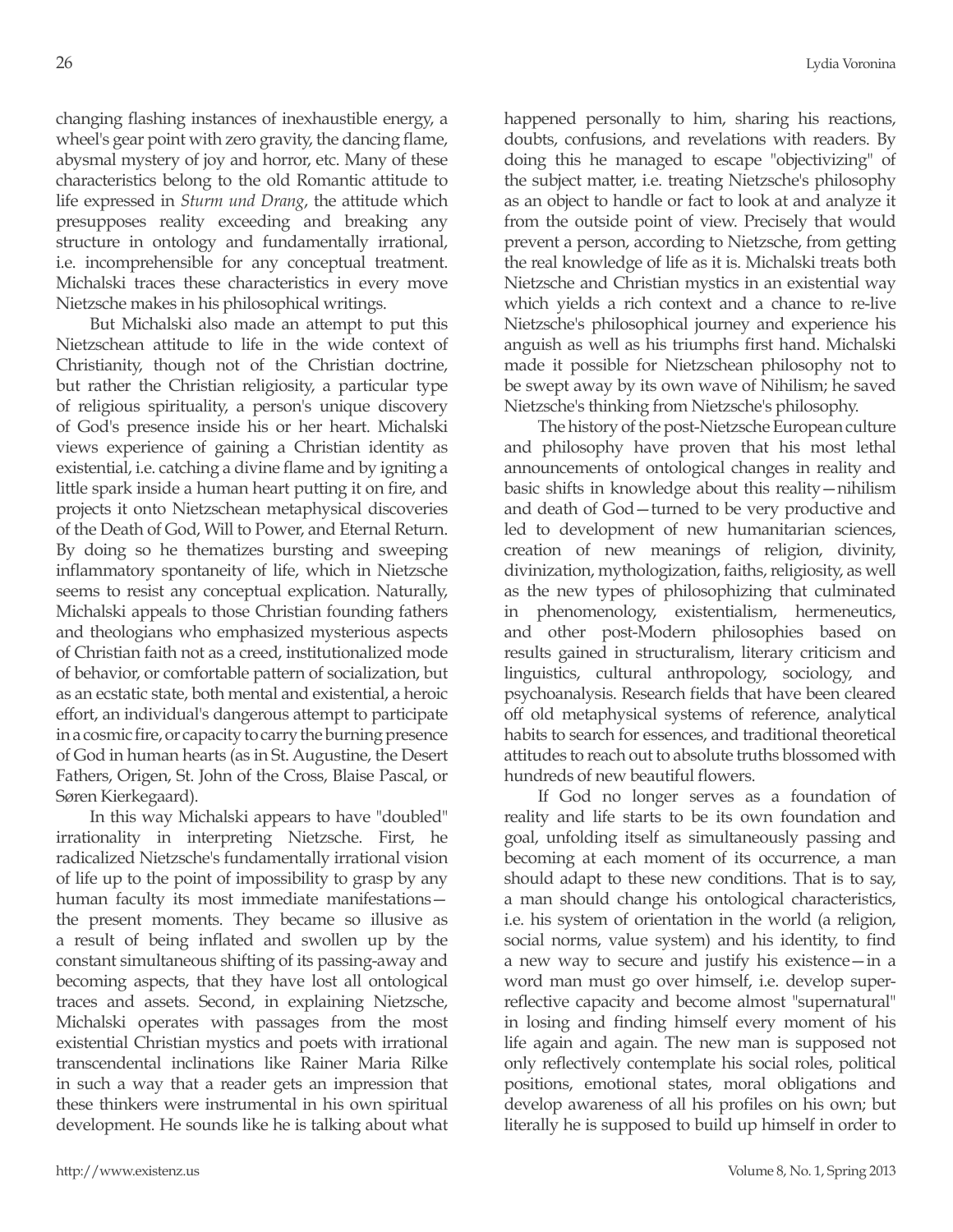handle the destructive and constructive force of life, i.e. to be creative. The new man is supposed to step over himself not only in everydayness and surprise himself, for example, with unexpected love and immerse himself into it, entirely forgetting about time and living, as Michalski puts it, in a moment that is eternity. But the new man must face and withhold the Unknown, the Dread, the existential traps and holes; the new man must learn how to live in the primal loneliness, manage nothingness, keep balance in free fall into the abyss of Existenz, pass through all kinds of ontological voids. The new man has to be himself and more than himself at the same time, he as living and breathing being has to be his own foundation and goal in his life. Changing the traditional metaphysical paradigm which was presupposed by sciences and was based on the absolute trinity of the truth-good-beauty turned to be easier than changing the traditional transcendentally secured image of man tacitly presupposed in human mentality. Transformation of man into overman suitable for the new ontology required super-powers. Surprisingly religion, more precisely a living faith, could be one of these super-powers.

Exactly at this point Michalski refers to Zarathustra who is trying to wake people up from their constant sleep of comfortable lies of old science and metaphysics and make them face the terrible reality of life: death, the end of the world, the Last Judgment, the Apocalypse. Michalski quotes Nietzsche's *Gay Science*: "we godless anti-metaphysicians still take our fire … from the flame lit by the faith that is thousand years old… that God is the truth," looks into the Gospel of Matthew which tells the story of the Christ dying on the Cross, to demonstrate how a man can rediscover God in his heart, and concludes that "Christ's crying on the cross reveals the world as the place where we are waiting for God."<sup>1</sup> That is to say religious events are not historical ones, but are taking place now as events within the scope of our present experience. They do not belong to the realm of time; they are eternal "events" which penetrate our lives and unfold themselves in the midst of temporal events. We constitute ourselves a-new, along the lines of Overman if we discover an eternal source of creativity that is both inside and outside of us. Once we hear Christ crying on the

With this in mind another Nietzschean revelation, the will to power, becomes more concrete. Once the new man engages his eternal reflective and existential capacity he begins to feel more fitting in life which is an unlimited force of discarding itself and creating itself, rejecting certain forms and affirming the other ones, eliminating the old ways and unfolding the new options. It is as if life has its own will to advance itself and power to do that without limit. However if the will to power, i.e. the self-advancing life potentially reaches a totality of complete self-presentation, overman becomes mortal, i.e. death limits his existence and knowledge. Though when he affirms the living Christ in his heart, i.e. begins to live in eternity, he can have an authentic experience of being eternally present in his own life just as Christ was in his. For Christ does not teach man a finite set of rules to follow, but enlightens one's heart, like the teacher in an old saying: a student is not a vessel to be filled up, but a torch to be lit up.

It seems that Michalski's interpretation of overman and will to power through the living Christ elucidates not only the content of Nietzsche's concepts, but vice versa, the essence of Christ who does not teaches rules to man, but who ignites his heart with divine flame.

Eternity does not have any direction. But humans move through live from the beginning (birth) to the end (death). Humans do not live their lives in a Nietzschean sense as will to power; they just live their own lives. There are stages in life, clearly defined by the way humans experience its fullness and intensity. Does it mean that man somehow instantiates eternity, makes it happen, makes it an event? But in Nietzsche any manifestation of overman and life as will to power seems to be nonexisting in the constant recurrence of passing away and becoming; life which has replaced reality does not have any base to stick to or any hook to catch on and dwell at least for a short while. Yes, a while, that is a temporal order of any unfolding phenomena is a big problem both for Nietzsche and Michalski. I believe this is because both Nietzsche and Michalski have saved at least one notion of traditional metaphysic and made it work for all the rest they have abandoned. The notion of eternity is the last fortress of metaphysics. Michalski gives many metaphors to demonstrate its meaning: child at play, forgetting time, death interrupting the habitual rhythmical daily proceeding, lovers under an apple tree naively immersed themselves into unleashed emotion, ignoring time and dwelling in a moment,

<sup>1</sup> Krzysztof Michalski, *The Flame of Eternity: An Interpretation of Nietzsche's Thought*, trans. Benjamin Paloff, Princeton: Princeton University Press, 2012. [Henceforth cited as *FE*]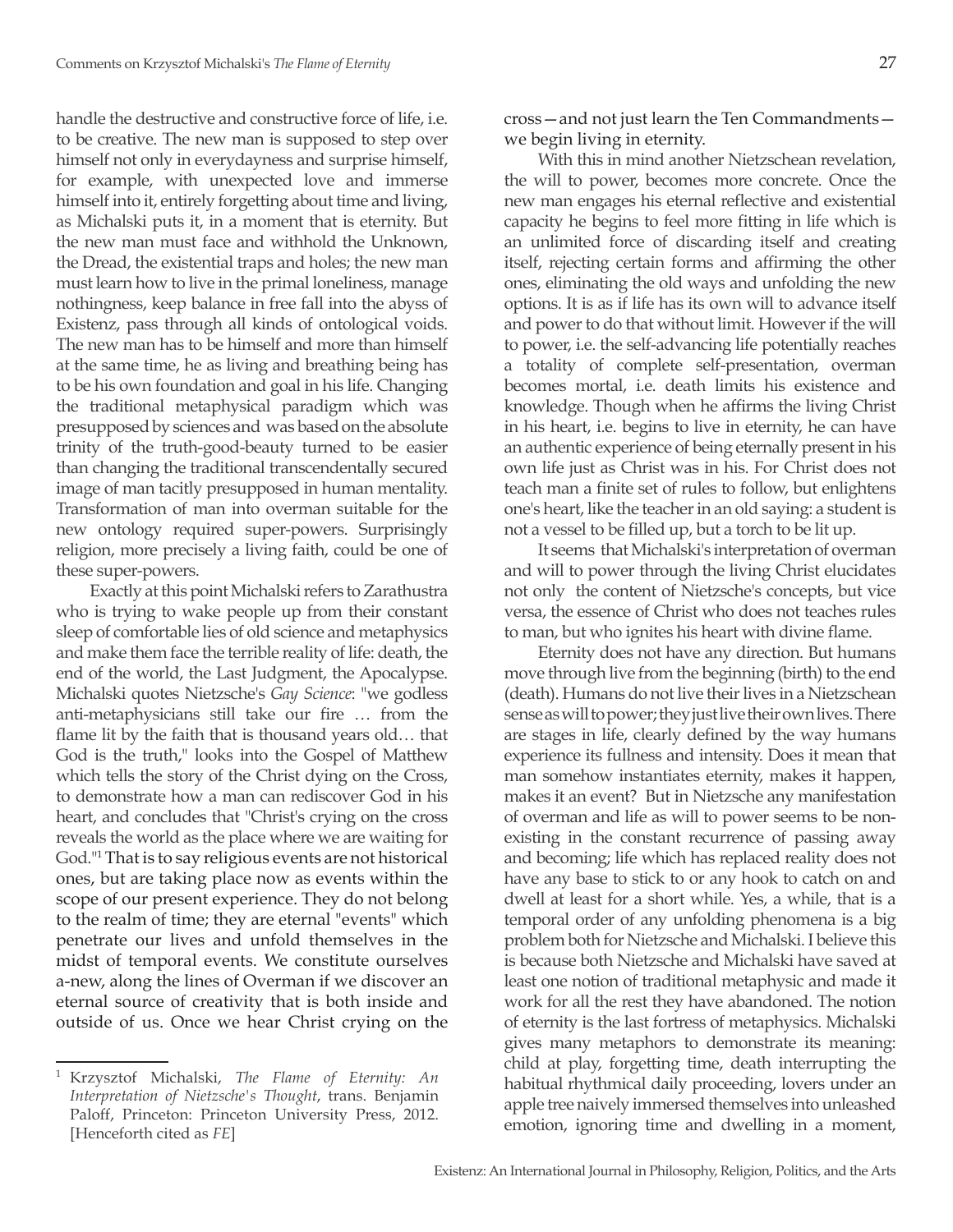cosmic fire igniting constant ups and downs of the universe, Christ crying on the cross, putting a seed of faith in human heart, resurrection as manifestation of the divine love. Rationally it is very hard to combine the meaning of constant change and that of eternity. This is the case even if constant change does not refer to concrete changes in substance, quantities and qualities, but to changes in proceeding of life per se. Eternal change implies an intrinsic contradiction like a long shortness. Eternal change is not changeable; the meaning of changeability does not apply to it. These are many unsettled issues with the last and the most obscure Nietzsche's antimetaphysical metaphysical discovery: the eternal return.

Unlike most metaphysical ideas which in spite of their very high level of abstraction are deeply rooted in our sensual experience and intuition, the idea of eternal return is counterintuitive. We rather sense and feel life as something which never returns to itself, never repeats itself, and never reappropriates its own happening. The same could be said about many different forms of life or many spheres to which the metaphor of life can be applied if one thinks that the only justified usage of the notion of life would be biological. We talk about historical life, cultural life, religious life, social life, cultural life, political life, and the life of the soul, the life of the universe, a planet or the Sun. The notion of life is applied whenever we find events which are unique, i.e. which have happened once and never will happen again, ontologically they are irreducible to each other. From the first sight, exactly this motive is what Nietzsche could pick up and utilize in his thinking paradigm emphasizing changes of all sorts. But he insisted that the eternal return is for him the most important "abysmal thought" which even made him to lower his voice when he mentioned it. So great was its significance.

Michalski analyses Nietzsche's arguments in the defense of eternal return in great detail. There could be at least two lines of unfolding events: (1) as happening in reality, i.e. in life, as being experienced from inside; and (2) as observed from the outside. In the first case the present moment becomes more pronounced because one lives in it and through it, but both past and future are out of focus and the difference between them is faded. In the second case one observes the present, past, and future clearly and with the same intensity, but the difference between temporal differentiations and the privileged status of the present is gone. All events are perceived by an observer as a sequence of points in line with no beginning and no end. Essentially time looses its meaning. To save the specific characteristics of all temporal differentiations, the unity of time, as Nietzsche calls it, and to hold them as different from each other is what constitutes the challenge.

The most elementary cell or the simplest particle of time is a moment which is described by Nietzsche in term of passing and becoming instances. These instances are not changing one after another or replacing each other in a sequence; they work in tandem: each moment is passing away and becoming simultaneously. Therefore the past and the future are two sides of the same coin, which is … eternity. "Eternity is not the opposite of time, but its aspect, its necessary dimension… without it time would disintegrate into disparate pieces" (*FE* 186) which we would not be able to identify as the past, present, and future. Eternity is what holds time together and what differentiates temporal profiles in one and the same gap. Of course one should keep it mind that the interpretation of time as intrinsically linked to eternity makes sense only if we see time from inside of our lives, i.e. if we are doers, not observers of events in our own life. Then with an intention to develop the meaning of eternity deeper Michalski performs a cascade of metaphoric steps: eternity is the engine of my life… eternity is a hidden current of my life… eternity is "internal determination" of my life"…and concludes: "eternity makes time flow, that makes life go on without end" (p.188).

Eternity being linked with what is the core in life, the will to power, assumes some of its characteristics, it becomes a kind of self-propelling independent force which lies in the foundation of life and ontologically operates on the same level on which life is lived. But if life does not have any goal except its own advancing occurrence, any pre-designed agenda, any pro-claimed end, any book to read the destiny of people and at the same time the present does not have any ontology but is the illusive moment of a zipped double-dare act of passing and becoming, where can eternity obtain building material to sculpture life of? Eternity is forced to return to itself and repeat itself and it can do it only the way it is and it knows—eternally. The eternity as life and as the will to power has shaped as a wheel and can be comprehended not as an observable fact of life, i.e. as a conceptualized, clearly articulated, finite piece of knowledge, but only from within of life, only as a lived experience of life in living. So, authentic knowledge of life does not yield awareness of time, i.e. events of life entangled in a network of the present, past and future,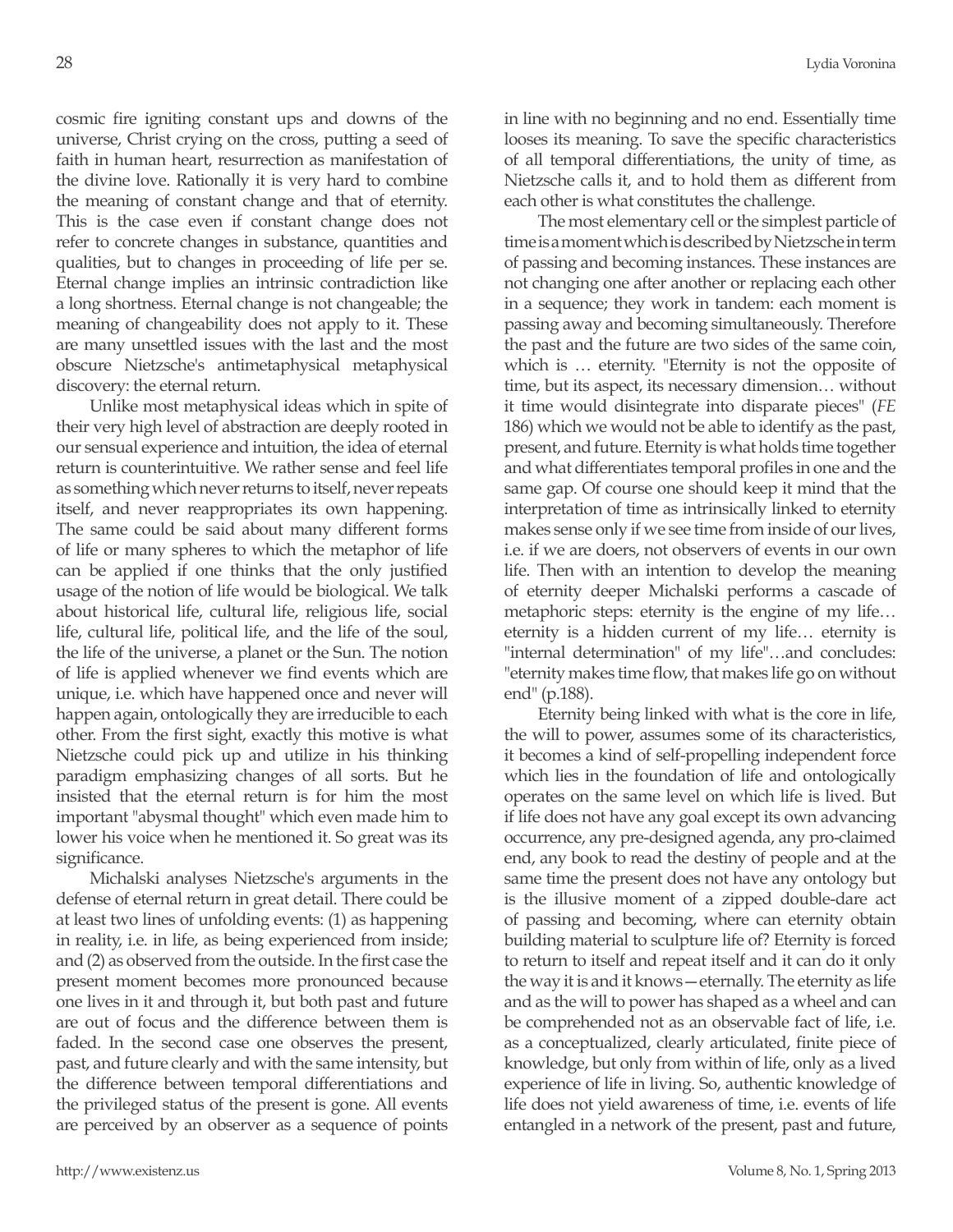but those moments one feels like falling out of time like a child playing and forgetting time, when one is in love under the apple tree and forgets lunch break, when one hears Christ's anguish as present in the heart, as if killing history with a rapier of one's immediate participation in the event which took place 2,000 years ago, and opening one's heart to the eternal Kingdom of God and breath in God's eternal love.

Thus, according to Michalski, we as living and breathing creatures happen to be in two dimensions: temporal and a-temporal. The first dimension puts us in the context of our ancestors and days we live by—birth, maturing, and death. The second one goes beyond temporal differentiations and continuum of instances into eternity which is "a blink of eye" that "gathers together my entire past and opens my entire future" (p. 205), which is experienced by us in a profoundly different way than temporal realities because it presupposes the change of heart, i.e. the change of the Self, and which is identifies by Nietzsche and Michalski as "the touch of God." Though there is a serious tension between Nietzsche's rejection of all Christian realities as transcendental mechanisms depriving man of his life, and his appeal to a religious image to express the deepest meaning of its own philosophizing, it does not present a problem for Michalski to develop further his religious metaphors. For Nietzsche inasmuch as Christianity presents a stabilizing factor in life he rejects it; on the other hand, inasmuch as Christ is an element of unavoidable Nihilism he is welcome as an opportunity for something new. But Michalski believes there could be even more radical reading of Nietzschean Christ based on experience of eternity as "being sick" with it or as "living present." Experiencing eternity one is open to any possibilities to become a real opportunity and therefore one is open for the future to come any moment; one is totally prepared for the future. The Messiah or Kingdom of God become internalized, the distant historical event becomes existentially present and Christ gains the whole set of different characteristics, basically Romantic. For a person who lives his live in Christ's presence Christ opens new existential opportunities because he is identified with a free spirit and a sailor whose very occupation might bring something new to his or her life.

I think that Michalski's reading of Nietzsche as a radicalized Romantic view of life within a broader context of existential Christian religiosity yielded the interpretation of time, temporal differentiations, and eternity, which fundamentally lacks meaning and

content of the present as necessarily related to the past and the future. In other words, the present which provides the condition for a typically Nietzschean attitude to life, i.e. a foundation for an actual display of life as it is happening at the moment which is not just a transitory connection point between the future and the past, but has a kind of substantial body of an event. The present, the reality of present has been sacrificed in the name of the ultimate reality. The latter is the most telling example of essence or absolute truth of the old metaphysic that Nietzsche was fighting against in all this philosophical writings.

I believe that the meaning and status of the present in Nietzsche's version of philosophy of life can be saved if one adopts treatment of time by two other philosophers: Henri Bergson and Edmund Husserl. Bergson insisted on intuition of the present as duration; he viewed the present as stretched in its temporal phases or the present as moving through its own phases of actuality and grasped in one act of perception. Husserl developed the phenomenological theory of time based on multi-layered awareness of temporal differentiations that combines conscious and automatic, sub-conscious, experiences of consciousness which participate in formation of the meaning of the present, past, and future. If for Nietzsche, according to Michalski, the very same moment of passing was that of becoming, not allowing the present to be stopped and lived through, then for Bergson and Husserl the present has gained weight. But if for Bergson it was an actual duration of an appearance grasped in perception; for Husserl it was constituted within the structure of the flow of consciousness as the meaning in various experiences of consciousness: sensation, perception, recollection, or fantasy. In other words, the past was never pushed completely out from the next present experience; it was an integral part of the present if it was a perception of duration, an event of transition of the present into the past, in Bergson. And in Husserl it was an aspect, nuance, a profile of the present that has left an actual perception, but was retained as just-passed within the present phase of perception or any other experience of consciousness. As a temporal phenomenon the present was fuzzy, it was never a clear-cut piece of time, or an ideal point on a line. Husserl called this partially past aspect of perception the primary memory which functioned spontaneously within the flow of consciousness and which made possible formation of the very sense of temporality. The present cannot be thought without